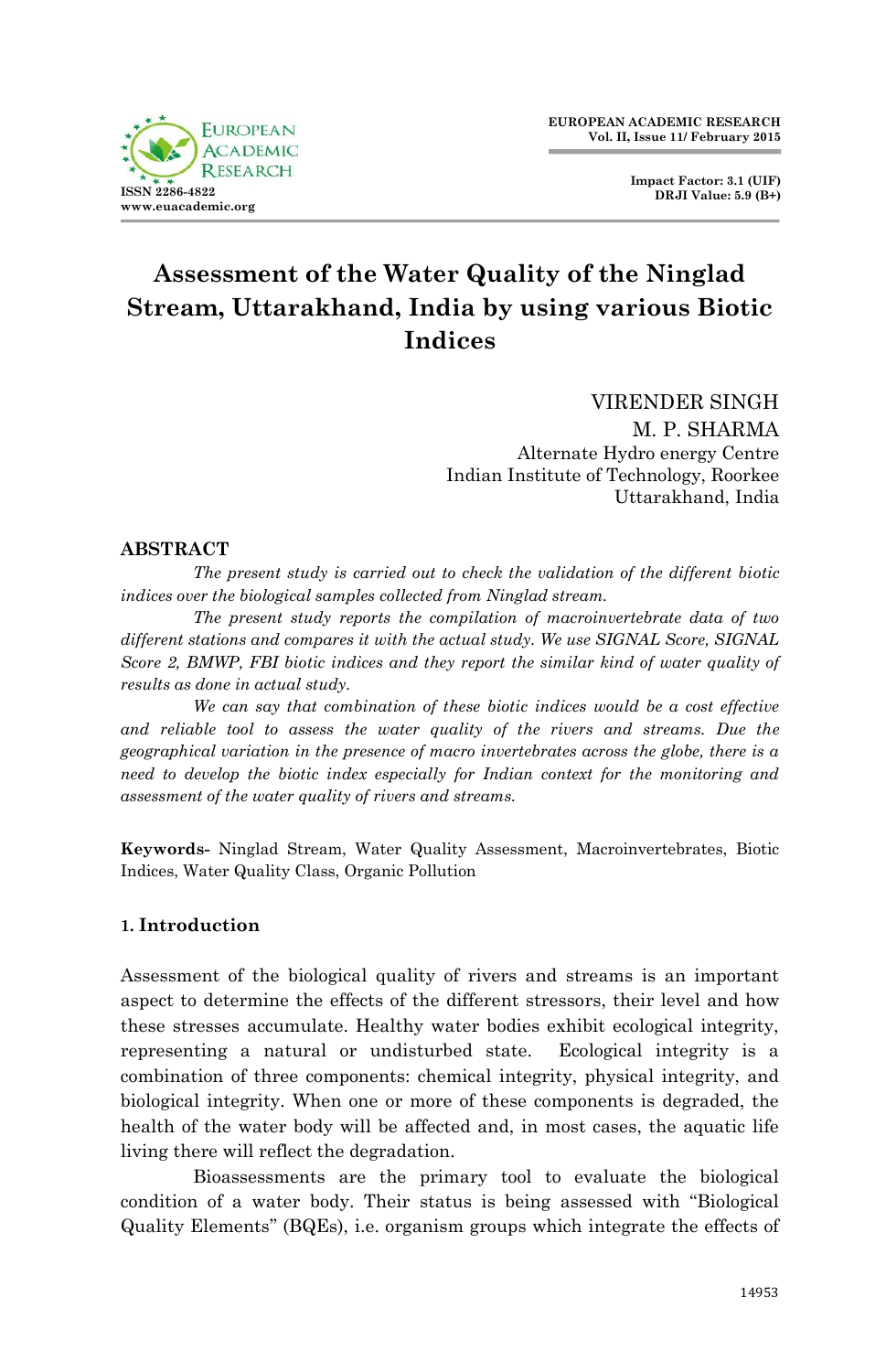various stressors such as nutrient enrichment, acidification, hypoxia or habitat degradation [1-3]. The BQEs to be investigated are phytoplankton, aquatic flora (phytobenthos and macrophytes in rivers and streams. The benthic macro invertebrates have been found as the most common faunal assemblages and provide more reliable assessment of long term ecological changes in the quality of aquatic system compared to its rapidly changing physic-chemical characteristics.

Well developed water quality monitoring programs involve the measurement of physical, chemical and biological parameters and provide Valuable information on the impacts of water quality on the benthic macro invertebrates which respond differentially to biotic and abiotic factors in their environment and consequently, the structure of macro invertebrates has long been used as bio-indicators to assess the water quality of a water body.

Various biotic indices has been developed according to tolerance and intolerance level of different macro invertebrates taxa with respect to stresses, which leads to assign a numerical score to specific indicator organisms at a particular taxonomic level. The presence/absence, numbers, morphology or behaviour of these indicator organisms can significantly predict the physicchemical conditions defining the status of given water body at a given location.

To collect the macro invertebrates, field sampling has been done by using either Kick or Sweep sampling procedure (for wadeable streams only), but deep rivers have been sampled by using other modified methods like artificial substrate sampler, airlift sampler, dredging etc. Various indices for the wadeable streams has been developed and they are quite accurate, reliable and precise too, but for non-wadeable streams (deep rivers) still the reliability of the available methods is questionable because defining and identification of reference condition, representative sample, understanding of ecological condition, diagnosing source and cause of impairment is very important for the sensitivity and preciseness of the method.

## **2. Data Collection And Analysis**

### **2.1. Sampling site**

The stream, an important tributary of river Kosi, is located in subtropical pine forest ecoregion in Nainital District of Uttarakhand state. Total catchment area of the Ninglad stream is about 22.20km<sup>2</sup> .Sampling sites were located one at upstream and another at downstream of kanchi temple.

The details of both the sites are given as below: Station 1: Downstream of city Bhowali: The global positioning system (GPS) information of the site in terms of longitude, latitude and altitude are 79º30'42'', 29º23'24'' and 1631 m respectively. The stream carries the effluents of the Bhowali city and consists of large amount of suspended particles. The foam is easily detectable and the riverbed and the river banks are characterized by huge amount of waste (including slaughter house waste).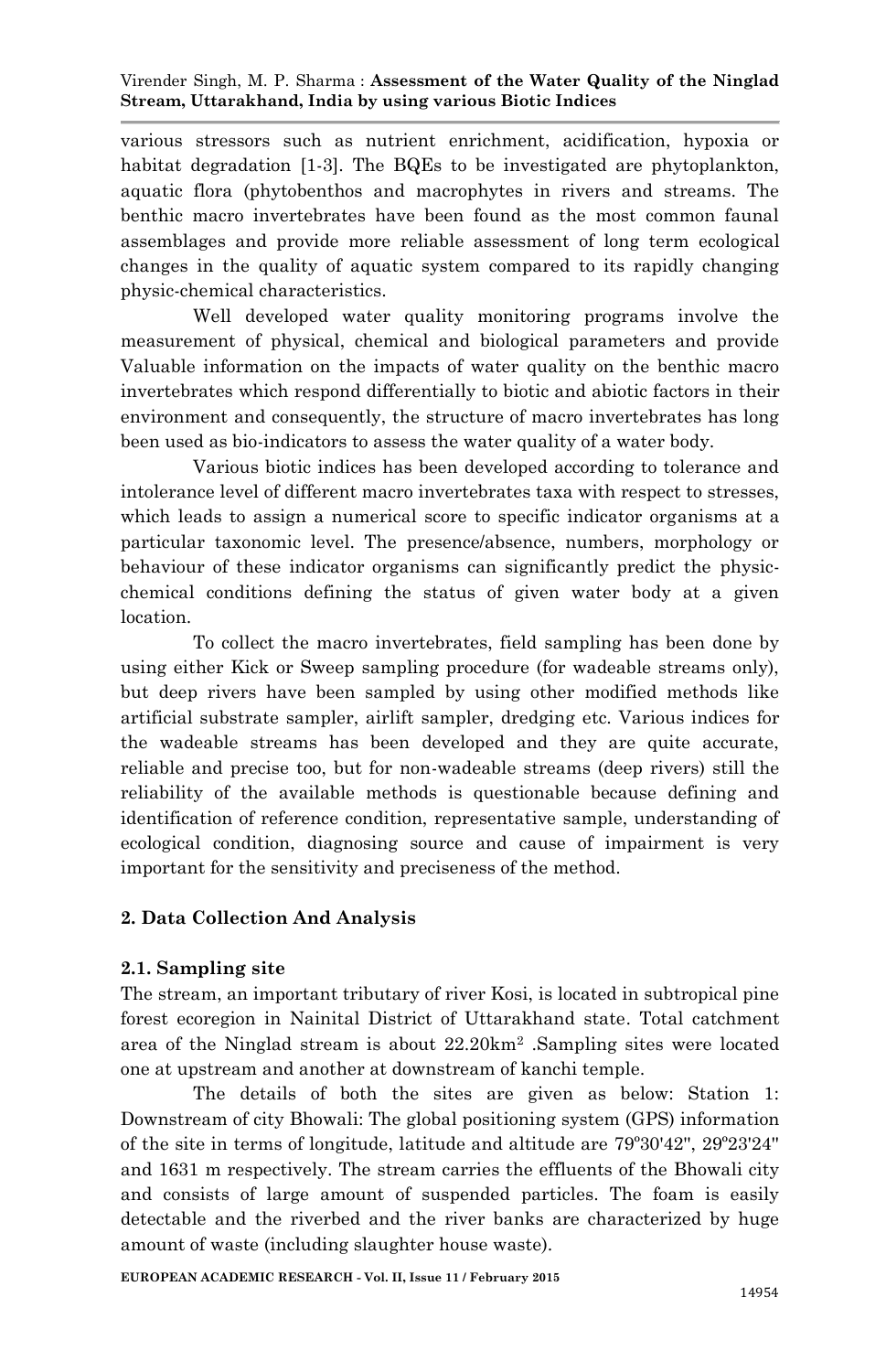Average stream width is 3.5 m, mean depth 8 cm and mean current velocity 35 cm/s. Station 2: Eight km d/s of city Bhowali d/s Kainchi Temple: The GPS information of the site in terms of longitude, latitude and altitude are 79º30'30'', 29º25'44'' and 1300 m respectively. Average stream width is 10 m, mean depth 25 cm and mean current velocity of 40 cm/s. The water carries small amount of foam and suspended solids.

#### **2.2. Method**

A sample consists of 20 sub-samples each of  $0.25 \times 0.25$  m collected from all microhabitat types. The sampling was done using for  $1.25m<sup>2</sup>$  stream bottom area using net of 500µm mesh size for collecting the macro invertebrates. Samplings of the large boulders or cobbles were done by washing them vigorously with hand or brush to collect samples in the net. Small boulders were sampled by kick sampling method.

Finally separate individuals of each available taxa carefully and preserved them immediately in 80% ethanol or 4% formaldehyde solution. Collected samples were sorted and identified to operational taxonomic level i.e. upto family level using regional keys in the laboratory and microscope for identifying the fauna. The identified macro invertebrates at family level are given in table 1[2].

#### **3. Result and Discussions**

The calculated results of different biotic indices of Ninglad stream as reported in Table 3. Sharma et al. basically used the NEPBIOS/ASPT biotic index to identify the water quality class of the sampling sites.

On the basis of the calculated result station 1 shows water quality class 3 and station 2 shows water quality class 2 [2]. These water classes indicated that station 3 has more input of effluent from domestic as well as industrial areas. Major stressing factors are Stone quarrying and mining, vehicle crossing, waste dumping, embankment, open defecation, agricultural runoff [3].

We analyze the biological data of the Ningland stream with various different biotic indices and compared the results with the actual study. Summary of the different biotic indices and their calculated results has been described below: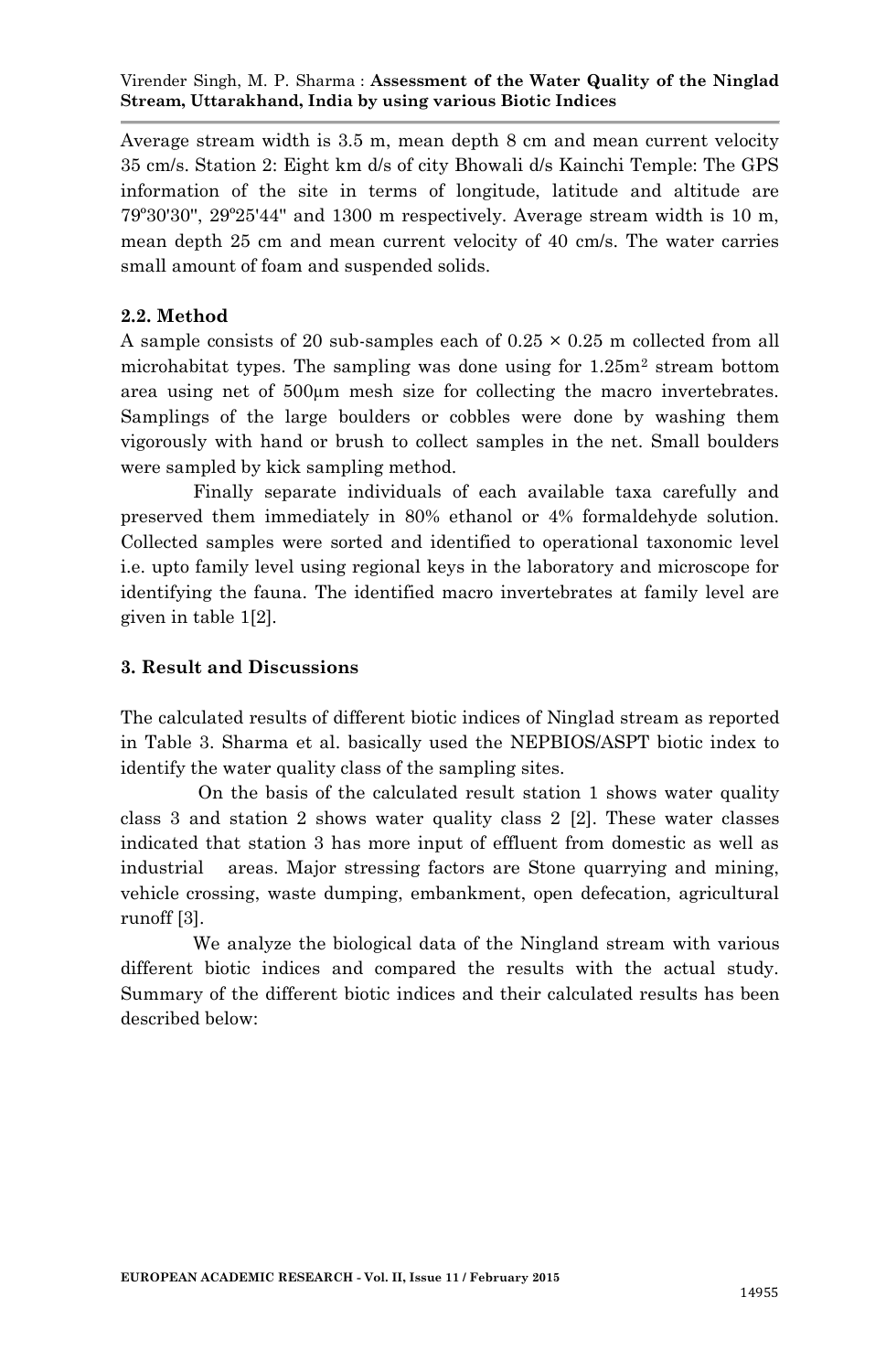|                | Family           | No. of Individuals<br><b>NEPBIOS</b> |                  |                          | <b>Family Biotic</b>    |                          |                          |                          |
|----------------|------------------|--------------------------------------|------------------|--------------------------|-------------------------|--------------------------|--------------------------|--------------------------|
| Sr. No.        |                  | Station 1                            | Station 2        | Score                    | <b>Index Score</b>      | <b>Signal Score</b>      | <b>SIGNAL Score 2</b>    | <b>BMWP Score</b>        |
| $\overline{1}$ | Turbellaria      | $\mathbf{0}$                         | 16               | $\sim$                   |                         | $\overline{\phantom{a}}$ | $\,2$                    | $\overline{\phantom{a}}$ |
| $\overline{2}$ | Dugesiidae       | $\overline{0}$                       | $\mathbf{1}$     | $\sim$                   | $\overline{4}$          | $\boldsymbol{3}$         | $\,2$                    | $\sim$                   |
| 3              | Lumbricidae      | 9                                    | $\boldsymbol{3}$ | 3                        | 6                       | $\overline{\phantom{a}}$ | $\overline{\phantom{a}}$ | $\sim$                   |
| $\overline{4}$ | Tubificidae      | 13                                   | $\overline{0}$   | $\mathbf{1}$             | 9                       | $\sim$                   | 3                        | $\sim$                   |
| 5              | Salifidae        | $\mathbf{1}$                         | $\overline{0}$   | 3                        | $\sim$                  | $\overline{\phantom{a}}$ | $\overline{\phantom{a}}$ | $\sim$                   |
| 6              | Baetidae         | $\mathbf{0}$                         | 294              | $\overline{7}$           | $\overline{4}$          | $5\overline{5}$          | 5                        | $\overline{4}$           |
| $\overline{7}$ | Caenidae         | $\mathbf{0}$                         | 17               | 6                        | 6                       | $\tau$                   | $\overline{4}$           | $\overline{7}$           |
| 8              | Ephemerellidae   | $\mathbf{0}$                         | $\,2$            | $\overline{7}$           |                         | $\sim$                   | $\overline{\phantom{a}}$ | 10                       |
| 9              | Ephemeridae      | $\mathbf{0}$                         | 11               | $\,6\,$                  | $\overline{\mathbf{3}}$ | $\overline{\phantom{a}}$ |                          | 10                       |
| 10             | Heptageniidae    | $\mathbf{0}$                         | 53               | $\overline{7}$           | $\overline{\mathbf{3}}$ | $\overline{\phantom{a}}$ | $\overline{\phantom{a}}$ | 10                       |
| 11             | Leptophlebiidae  | $\mathbf{0}$                         | $\mathbf{1}$     | 10                       | $\overline{\mathbf{3}}$ | 10                       | 8                        | 10                       |
| <sup>12</sup>  | Gomphidae        | $\overline{0}$                       | $\overline{1}$   | $\overline{4}$           | $\overline{\mathbf{3}}$ | $\overline{7}$           | $\overline{5}$           | 8                        |
| 13             | Aeshnidae        | $\mathbf{1}$                         | $\overline{0}$   | $\blacksquare$           | 3                       | 6                        | $\overline{4}$           | 8                        |
| 14             | Libellulidae     | 12                                   | $\overline{0}$   | 6                        | $\overline{2}$          | 8                        | $\overline{4}$           | 8                        |
| 15             | Psephenidae      | $\mathbf{0}$                         | $\overline{4}$   | $\overline{7}$           | $\overline{4}$          | $5\,$                    | $\boldsymbol{6}$         | $\sim$                   |
| 16             | Dytiscidae       | 27                                   | $\overline{0}$   | $\overline{4}$           | 5                       | $5\,$                    | $\overline{2}$           | $\bf 5$                  |
| 17             | Elmidae          | $\mathbf{1}$                         | $\overline{0}$   | 8                        | $\boldsymbol{\Delta}$   | $\overline{7}$           | $\overline{7}$           | $\overline{\phantom{a}}$ |
| 18             | Ecnomidae        | $\overline{0}$                       | $\overline{1}$   | 6                        | $\sim$                  | $\overline{4}$           | $\overline{A}$           | $\sim$                   |
| 19             | Glossosomatidae  | $\overline{0}$                       | 1                | $\overline{7}$           | 1                       | 8                        | 9                        | $\sim$                   |
| 20             | Goeridae         | $\mathbf{1}$                         | $\boldsymbol{3}$ | 9                        | 3                       | $\overline{\phantom{a}}$ | $\overline{\phantom{a}}$ | 10                       |
| 21             | Hydropsychidae   | $\overline{0}$                       | 14               | 6                        | $\overline{4}$          | 5                        | 6                        | $\bf 5$                  |
| 22             | Hydroptilidae    | $\overline{0}$                       | $\,2\,$          | 6                        | $\overline{4}$          | 6                        | $\overline{4}$           | 6                        |
| 23             | Lepidostomatidae | $\mathbf{0}$                         | $\overline{4}$   | 10                       | $\mathbf{1}$            | $\overline{\phantom{a}}$ | $\overline{\phantom{a}}$ | 10                       |
| 24             | Leptoceridae     | $\mathbf{0}$                         | $\mathbf{1}$     | 10                       | $\overline{4}$          | $\overline{7}$           | $\,6$                    | 10                       |
| 25             | Odontoceridae    | $\overline{0}$                       | $\overline{2}$   | 5                        | $\mathbf{0}$            | 8                        | $\overline{7}$           | 10                       |
| 26             | Psychomyiidae    | $\overline{0}$                       | $\,2\,$          | $\overline{\phantom{a}}$ | $\overline{2}$          | $\sim$                   | $\sim$                   | 8                        |
| 27             | Rhyacophilidae   | $\mathbf{0}$                         | $\,2\,$          | 8                        | $\mathbf{1}$            | $\sim$                   | $\sim$                   | $\overline{7}$           |
| $\bf 28$       | Uenoidae         | $\mathbf{0}$                         | $\boldsymbol{3}$ | $10\,$                   | $\mathbf{3}$            | $\overline{\phantom{a}}$ | $\sim$                   | $\sim$                   |
| 29             | Pyralidae        | $\mathbf{0}$                         | $\overline{3}$   | $\,$ 8 $\,$              | $\overline{5}$          | $\overline{\phantom{a}}$ | 3                        | $\sim$                   |
| 30             | Chironomidae     | $\,6\,$                              | $\mathbf{1}$     | $\mathbf{1}$             | 8                       |                          | $\,3$                    | $\,2\,$                  |
| 31             | Limoniidae       | 9                                    | 72               | 8                        | $\sim$                  | $\blacksquare$           | $\overline{\phantom{a}}$ | $\sim$                   |
| 32             | Muscidae         | 97                                   | $\overline{0}$   | $\overline{0}$           | 6                       | 3                        | $\mathbf{1}$             | $\overline{\phantom{a}}$ |
| 33             | Simuliidae       | 631                                  | 137              | $\overline{7}$           | 6                       | 5                        | 5                        | 5                        |
| 34             | Tabanidae        | $\overline{7}$                       | $\boldsymbol{3}$ | $\overline{0}$           | $5\,$                   | 5                        | $\,3$                    | $\overline{\phantom{a}}$ |
| $35\,$         | Pediciidae       | $\mathbf{0}$                         | $\overline{4}$   | $\overline{0}$           | ٠                       | $\overline{\phantom{a}}$ | $\overline{\phantom{a}}$ | $\overline{\phantom{a}}$ |
| 36             | Ceratopogonidae  | $\overline{0}$                       | $\overline{7}$   | $\overline{0}$           | 6                       | 6                        | $\overline{4}$           | $\sim$                   |

**Table 1. Analysis of Ningand stream macro invertebrate data with different available Biotic Indices [2]**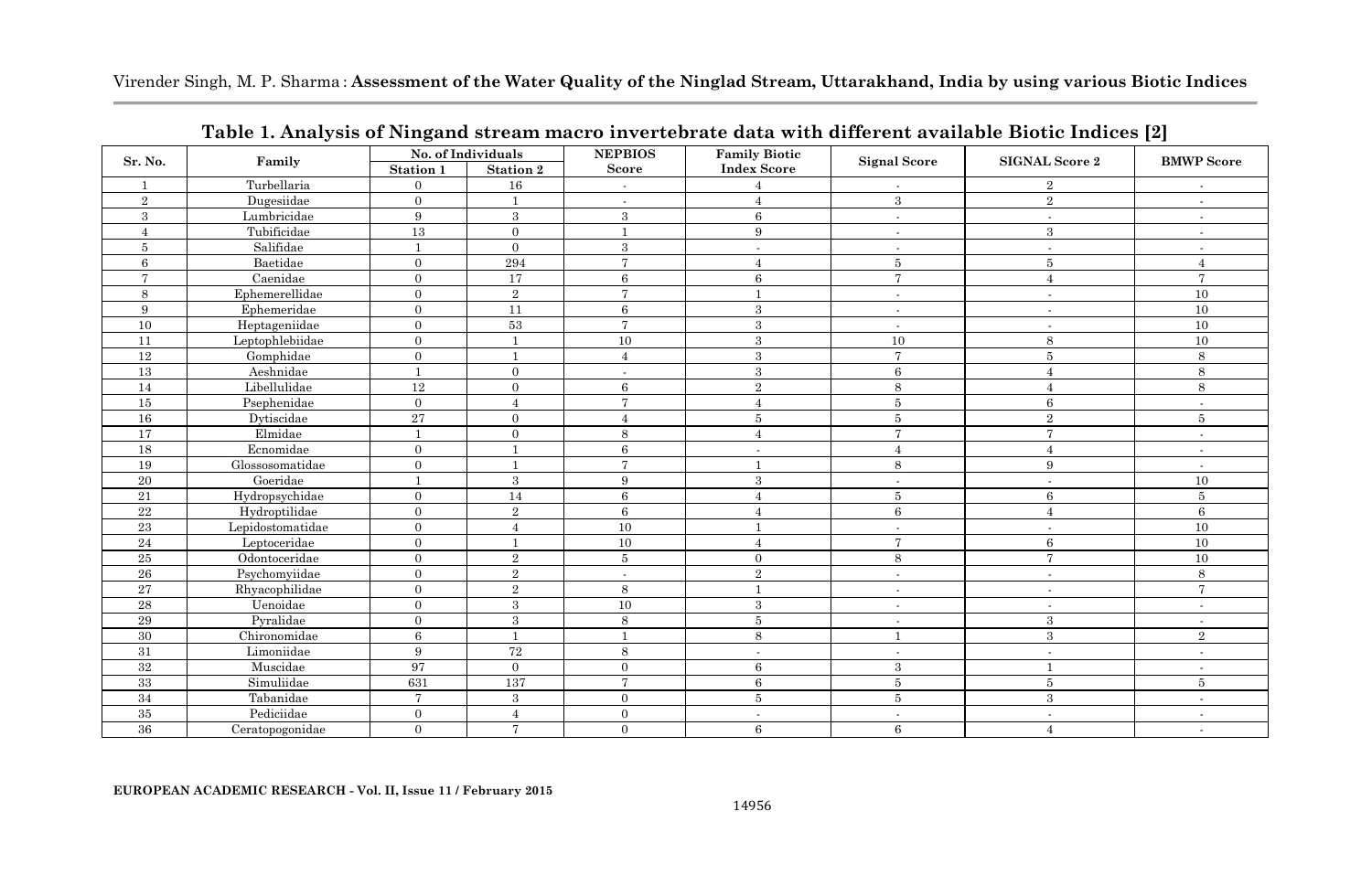| Sr. No.        | Index/Metric          | Calculation                    | Description                  |  |
|----------------|-----------------------|--------------------------------|------------------------------|--|
|                |                       |                                | $x = number of individuals$  |  |
|                |                       |                                | within a taxon               |  |
| $\mathbf{1}$   | Family biotic index   | $\Sigma(x \times t)/n$         | $t =$ tolerance value of a   |  |
|                |                       |                                | taxon                        |  |
|                |                       |                                | $n =$ total number of        |  |
|                |                       |                                | organisms in the sample      |  |
|                |                       |                                | $t =$ tolerance score of     |  |
| $\overline{2}$ | Signal Biotic Index   | $\Sigma(t)/n$                  | individual taxon.            |  |
|                |                       |                                | $n =$ number of scored taxon |  |
|                |                       |                                | present.                     |  |
|                |                       | $\Sigma(t \times w)/\Sigma(w)$ | $t =$ tolerance score of     |  |
| 3              | Signal 2 Biotic Index |                                | individual taxon             |  |
|                |                       |                                | w= weighting factor          |  |
|                |                       |                                | $t =$ tolerance score of     |  |
| 4              | NEPBIOS/ASPT          | $\Sigma(t)/n$                  | individual taxon.            |  |
|                |                       |                                | $n =$ number of scored taxon |  |
|                |                       |                                | present.                     |  |
|                | <b>BMWP</b>           | $\Sigma(t)$                    | $t =$ tolerance score of     |  |
| 5              |                       |                                | individual taxon.            |  |

|         | Table 2. Calculations and descriptions of equations used for the |  |  |
|---------|------------------------------------------------------------------|--|--|
| metrics |                                                                  |  |  |

**Table 3. Description of various biotic index score of two different sampling sites of Ninglad stream**

| Sr.<br>No.     | Sampling<br>sites | <b>NEPBIOS/ASPT</b> | Family<br><b>Biotic</b><br>Index | <b>SIGNAL</b><br>Score<br><b>Biotic</b><br>Index | <b>SIGNAL</b><br>Score 2<br><b>Biotic</b><br>index | <b>BMWP</b> |
|----------------|-------------------|---------------------|----------------------------------|--------------------------------------------------|----------------------------------------------------|-------------|
|                | Station 1<br>(S1) | 5.5                 | 5.9                              | 5.0                                              | 3.14                                               | 38          |
| $\overline{2}$ | Station 2<br>(S2) | 6.7                 | 4.4                              | 5.5                                              | 4.8                                                | 132         |

## **3.1. Family Biotic Index**

Family Biotic Index (FBI) was developed to detect organic pollution and is based on the original species-level index (BI) of Hilsenhoff. As we saw in other biotic indices where higher value of the index indicates high water quality but in FBI high value indicate low water quality vice versa [appendix 3] .

Calculated results of the station 1 indicates water quality is fairly poor and substantial level of organic pollution is present whereas for station 2 water quality is good and some level of organic pollution is present [Table 3].

### **3.2. SIGNAL Biotic Index**

SIGNAL (Stream Invertebrate Grade Number – Average Level) is a simple biotic index for Australian river macro invertebrates [1]. SIGNAL score results indicates that station 1and 2 both lies in quadrant 1[appendix 2] which suggests that the diversity of physical habitats is high and that stress factors like toxic chemicals and harsh physical conditions are not present. Streams in undisturbed native forest will often fall in this quadrant [1].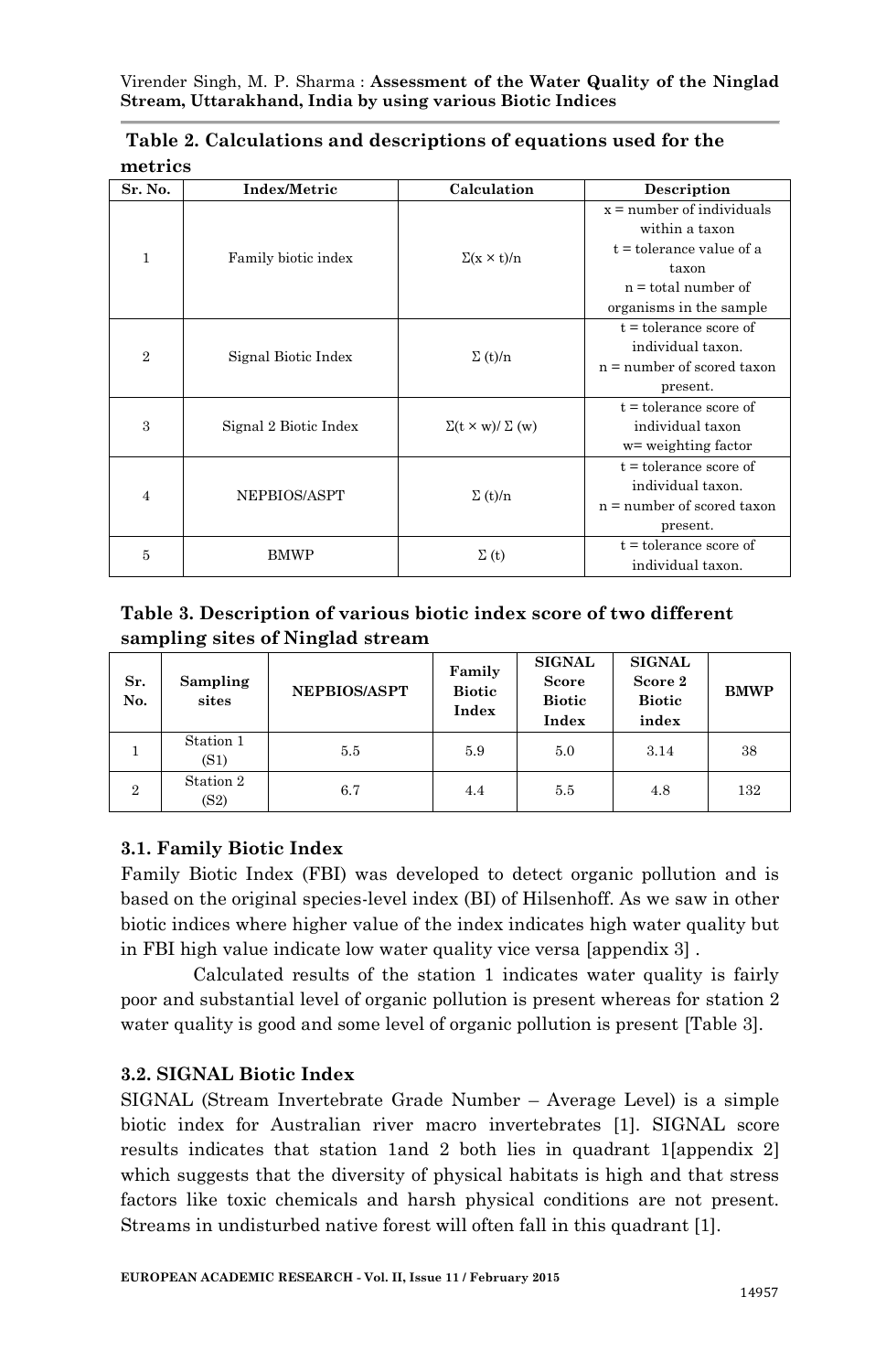## **3.3. SIGNAL Score 2 Biotic Index**

SIGNAL 2 has version which is suitable for both family and order-classphylum identification [1]. The calculated results indicate that water quality of the station 1 lies in quadrant 2 [appendix 2], which shows that station 1 likely to have higher levels or turbidity, salinity or nutrients. These levels may be high either naturally, because of local geology and soil types, or as a result of human activities [1]. Whereas for station 2 water quality lies in quadrant 1, which reveals that diversity of physical habitats is high and that stress factors like toxic chemicals and harsh physical conditions are not present.

## **3.4. BMWP/ASPT**

Calculated result of station 1 [table 3.] shows that the site has poor water quality and substantial amount of pollution present. Whereas station 2 water quality is very good and least impacted [appendix 3].

## **4. Conclusions**

Generally all of the used biotic indices gave similar kind of water quality class with respect to the calculated biotic index value and we found that SIGNAL 2 has more accuracy than its old version. Our calculated results gave similar class of water quality, extent of impact and level of organic pollution at the site.

Finally, it is concluded that combination of these biotic indices may be a suitably used as quick and cost effective tools for assessing the water quality of the streams and rivers.

### **5. REFERENCES**

- [1] [1] Chessman, Bruce Coleman. *SIGNAL 2. iv: A Scoring System for Macroinvertebrates (water Bugs') in Australian Rivers: User Manual*.Department of the Environment and Heritage, 2003.
- *[2]* [2] Sharma, M. P., Shailendra Sharma, Vivek Goel, Praveen Sharma, and Arun Kumar. "Water quality assessment of Ninglad stream using benthic macro invertebrates." *Life Science Journal* 5, no. 3 (2008).
- [3] [3] Sharma, Mahendra Pal, Shailendra Sharma, Vivek Goel, Praveen Sharma, and Arun Kumar. "Water quality assessment of Behta River using benthic macro invertebrates." *Life Science Journal* 3, no. 4 (2006): 68-74.
- [4] [4] Barbour, Michael T., James B. Stribling, and Piet FM Verdonschot. "The multihabitat approach or USEPA's rapid bioassessment protocols: benthic macro invertebrates." *Limnetica* 25, no. 3 (2006): 839-850.
- [5] [5] Korte, Thomas, Abul Basar Mohammad Baki, Thomas Ofenböck, Otto Moog, Subodh Sharma, and Daniel Hering. "Assessing river ecological quality using benthic macroinvertebrates in the Hindu Kush-Himalayan region." *Hydrobiologia*651, no. 1 (2010): 59-76.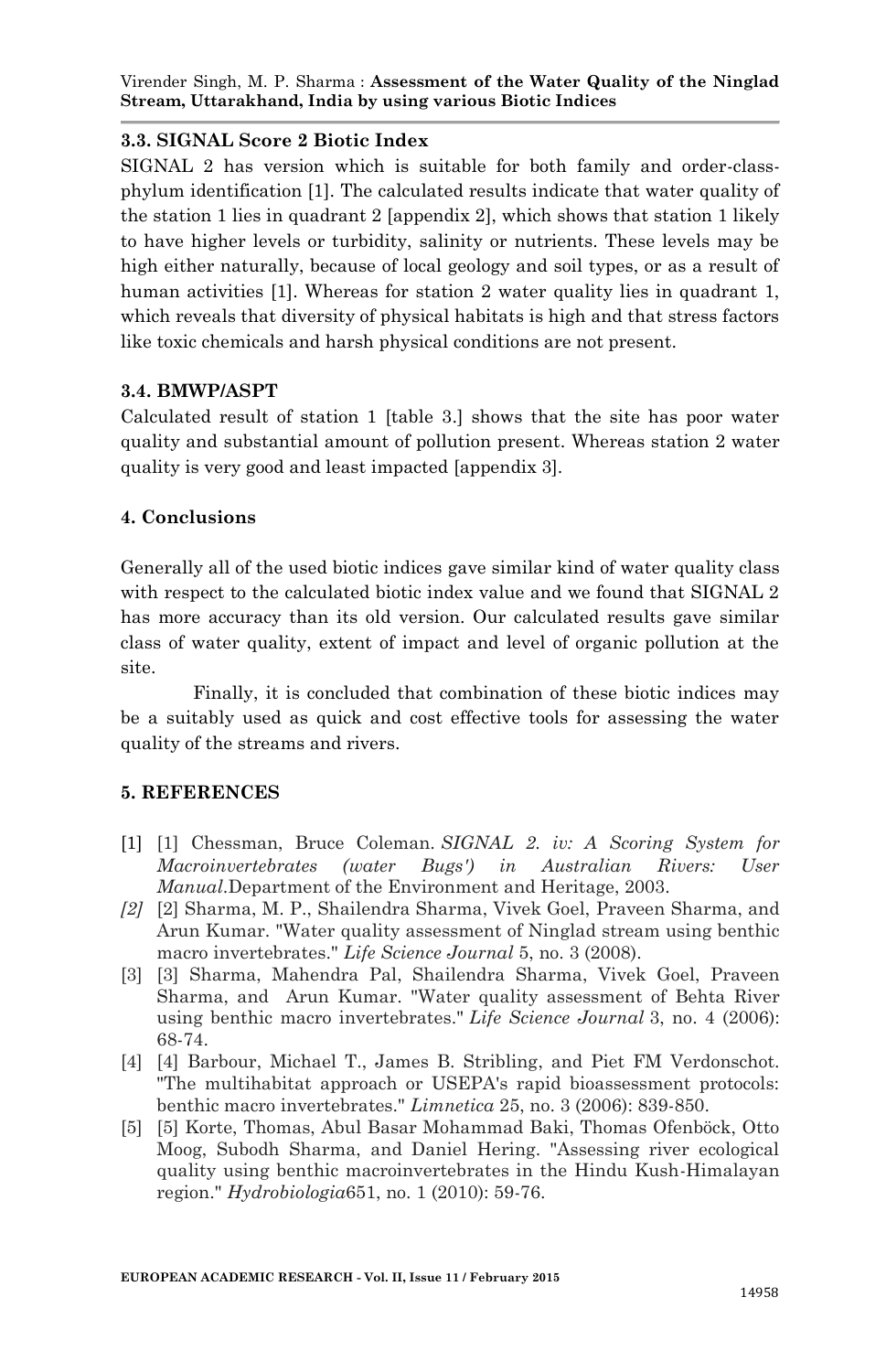- [6] [6] Barbour, Michael T., J. Gerritsen, B. D. Snyder, and J. B. Stribling. "Rapid bioassessment protocols for use in streams and wadeable rivers." *USEPA, Washington* (1999).
- [7] [7] Sivaramakrishnan, K. G., M. J. Hannaford, and V. H. Resh. "Biological assessment of the Kaveri river catchment, South India, and using benthic macroinvertebrates: Applicability of water quality monitoring approaches developed in other countries." *International Journal of Ecology and Environmental Science* 32 (1996): 113-132.
- [8] [8] Moog, O., and S. Sharma. "Guidance manual for pre-classifying the ecological status of HKH rivers." *Pre-classification scheme for ecological status, list of impacted sites for investigation, and field work plan. Deliverable* 7 (2005).
- [9] [9] Hawkes, H. A. "Origin and development of the biological monitoring working party score system." *Water Research* 32, no. 3 (1998): 964-968.

#### **APPENDIX 1**

## **Description of the different water quality classes and their interpretation**

| <b>Water Class</b>   |                                                                      |                                                                                                                                                                                                                          |                                                                                                                                                                                            |                                                                                                                                                                                            |                                                                                      |  |
|----------------------|----------------------------------------------------------------------|--------------------------------------------------------------------------------------------------------------------------------------------------------------------------------------------------------------------------|--------------------------------------------------------------------------------------------------------------------------------------------------------------------------------------------|--------------------------------------------------------------------------------------------------------------------------------------------------------------------------------------------|--------------------------------------------------------------------------------------|--|
| Description          | 1                                                                    | $^{9}$                                                                                                                                                                                                                   | 3                                                                                                                                                                                          | $\overline{\mathbf{4}}$                                                                                                                                                                    | 5                                                                                    |  |
| Water Use            | None, tapped<br>in reservoir.<br>drinking,<br>irrigation,<br>washing | irrigation,<br>bathing and<br>washing &<br>drinking                                                                                                                                                                      | Bathing,<br>washing and<br>Irrigation,<br>fishing, boating,<br>animal wallow                                                                                                               | Bathing,<br>washing and<br>Irrigation,<br>fishing, boating,<br>animal wallow                                                                                                               |                                                                                      |  |
| Effluents            | None                                                                 | Domestic.<br>agriculture and<br>industry.<br>leachate from<br>land-filled                                                                                                                                                | Domestic.<br>agriculture and<br>industry                                                                                                                                                   | Domestic.<br>agriculture and<br>industry                                                                                                                                                   | Domestic.<br>agriculture and<br>industry                                             |  |
| Stressing<br>factors | Reference site                                                       | Stone quarrying<br>and mining.<br>vehicle crossing,<br>waste dumping.<br>embankment.<br>open defecation.<br>agricultural<br>runoff.<br>impoundment.<br>bank erosion<br>and flood.<br>fishing, natural<br>suspended loads | Sand extraction.<br>waste dumping,<br>squatter<br>settlements.<br>irrigation,<br>agricultural<br>runoff, vehicle<br>crossing, weir<br>and<br>embankment:<br>water pools &<br>fish catching | Sand extraction.<br>waste dumping.<br>squatter<br>settlements.<br>irrigation,<br>agricultural<br>runoff, vehicle<br>crossing, weir<br>and<br>embankment:<br>water pools &<br>fish catching | Wastewater<br>effluents, waste<br>disposal; bank<br>encroachment:<br>open defecation |  |
| <b>Settlements</b>   | None to spars                                                        | Sparse to<br>medium                                                                                                                                                                                                      | Sparse to<br>medium                                                                                                                                                                        | Sparse to<br>medium                                                                                                                                                                        | Dense                                                                                |  |
| Development          | none                                                                 | Weir                                                                                                                                                                                                                     | agricultural<br>fields, vehicle<br>crossing                                                                                                                                                | agricultural<br>fields, vehicle<br>crossing                                                                                                                                                | Concrete<br>embankment.<br>roads on the<br>banks and waste<br>dumping                |  |
| Bank fixation        | None, natural<br>embankment                                          | Natural.<br>channelization                                                                                                                                                                                               | None, concrete<br>and bamboo<br>embankments.<br>channelization                                                                                                                             | None, concrete<br>and bamboo<br>embankments.<br>channelization                                                                                                                             |                                                                                      |  |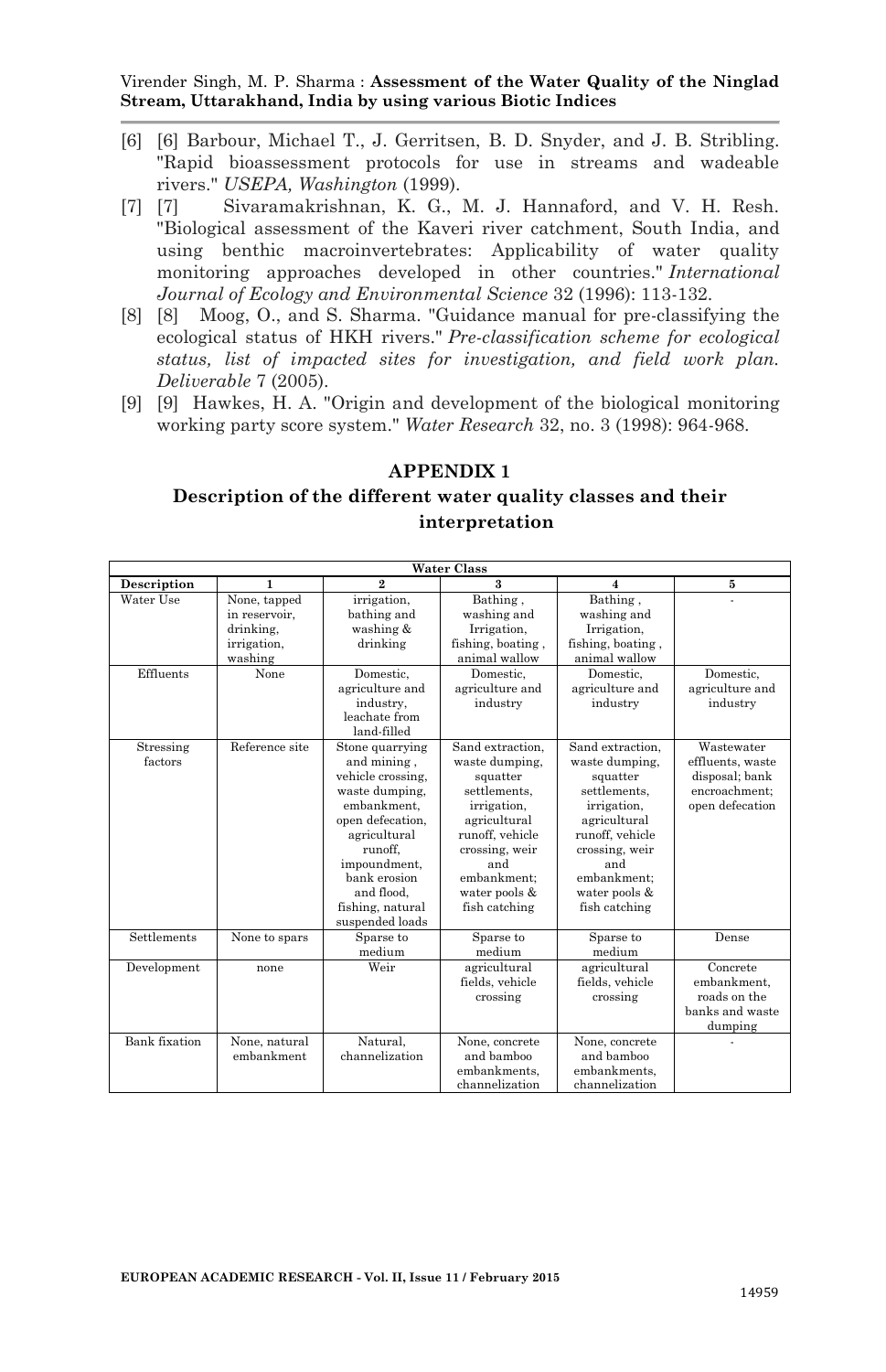# **APPENDIX 2**

**The quadrant diagram for the family version of SIGNAL Score**